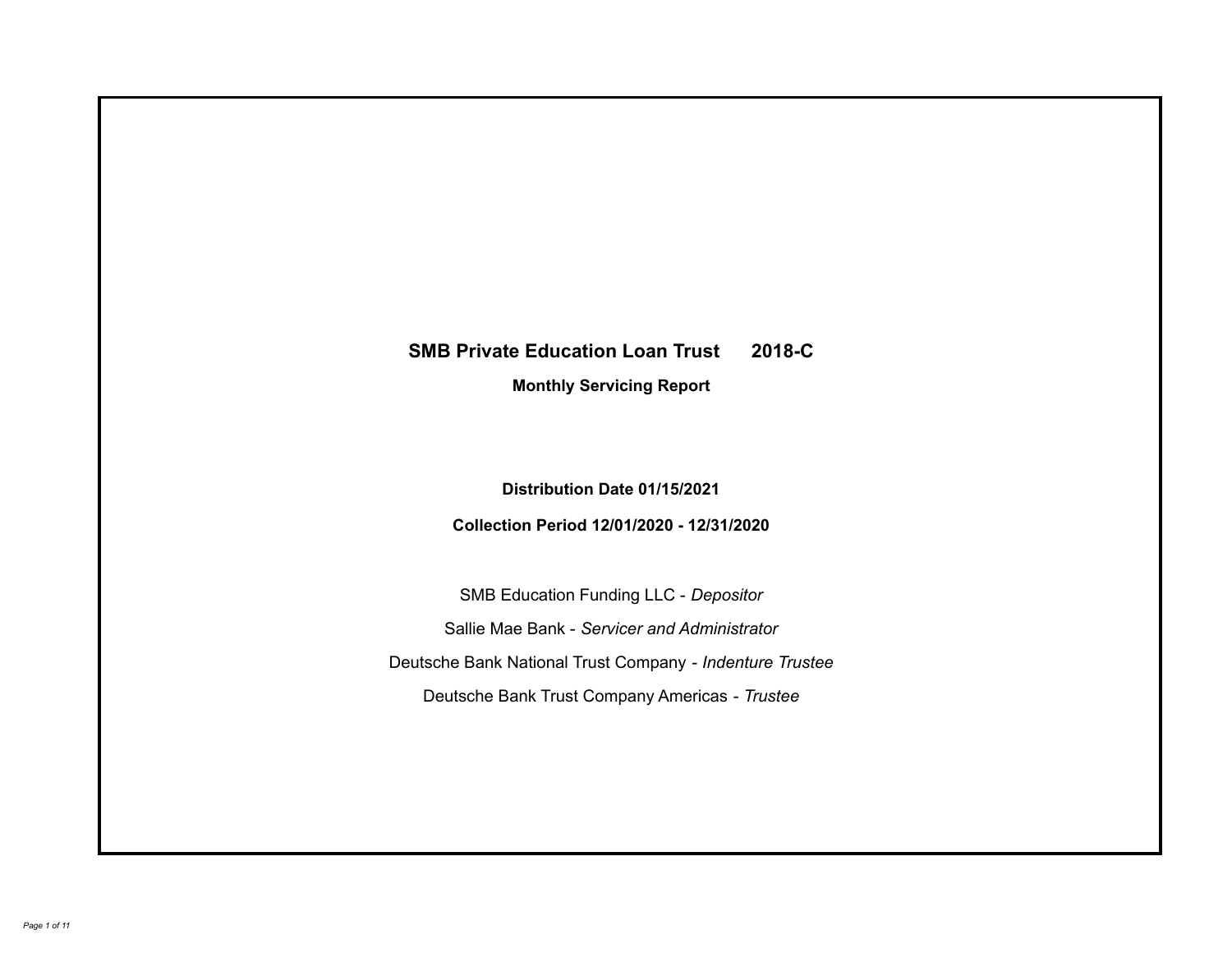| Α           | <b>Student Loan Portfolio Characteristics</b>      | Settlement Date<br>09/19/2018 | 11/30/2020       | 12/31/2020       |
|-------------|----------------------------------------------------|-------------------------------|------------------|------------------|
|             | <b>Principal Balance</b>                           | \$557,492,029.76              | \$404,992,443.41 | \$398,675,245.94 |
|             | Interest to be Capitalized Balance                 | 38,025,828.51                 | 25,557,428.62    | 23,832,281.90    |
|             | Pool Balance                                       | \$595,517,858.27              | \$430,549,872.03 | \$422,507,527.84 |
|             |                                                    |                               |                  |                  |
|             | Weighted Average Coupon (WAC)                      | 9.62%<br>137.72               | 8.29%<br>131.70  | 8.29%<br>131.38  |
|             | Weighted Average Remaining Term<br>Number of Loans | 48,318                        | 35,284           | 34,754           |
|             | Number of Borrowers                                | 46,914                        | 34,344           | 33,836           |
|             | Pool Factor                                        |                               | 0.722983981      | 0.709479190      |
|             | Since Issued Total Constant Prepayment Rate (1)    |                               | 12.05%           | 12.19%           |
| $\sf B$     | <b>Debt Securities</b><br>Cusip/Isin               | 12/15/2020                    |                  | 01/15/2021       |
|             | A <sub>2</sub> A<br>78449QAB3                      | \$189,473,444.89              |                  | \$185,433,827.05 |
|             | A2B<br>78449QAC1                                   | \$93,438,959.13               |                  | \$91,446,818.83  |
|             | В<br>78449QAD9                                     | \$40,000,000.00               |                  | \$40,000,000.00  |
| $\mathsf C$ |                                                    | 12/15/2020                    |                  |                  |
|             | <b>Certificates</b><br><b>Cusip/Isin</b>           |                               |                  | 01/15/2021       |
|             | 78449Q107<br>Residual                              | \$100,000.00                  |                  | \$100,000.00     |
| D           | <b>Account Balances</b>                            | 12/15/2020                    |                  | 01/15/2021       |
|             |                                                    |                               |                  |                  |
|             | Reserve Account Balance                            | \$1,508,827.00                |                  | \$1,508,827.00   |
| Е           | <b>Asset / Liability</b>                           | 12/15/2020                    |                  | 01/15/2021       |
|             | Overcollateralization Percentage                   | 25.00%                        |                  | 25.00%           |
|             | Specified Overcollateralization Amount             | \$107,637,468.01              |                  | \$105,626,881.96 |
|             | Actual Overcollateralization Amount                | \$107,637,468.01              |                  | \$105,626,881.96 |

(1) For additional information, see 'Since Issued CPR Methodology' found on page 11 of this report.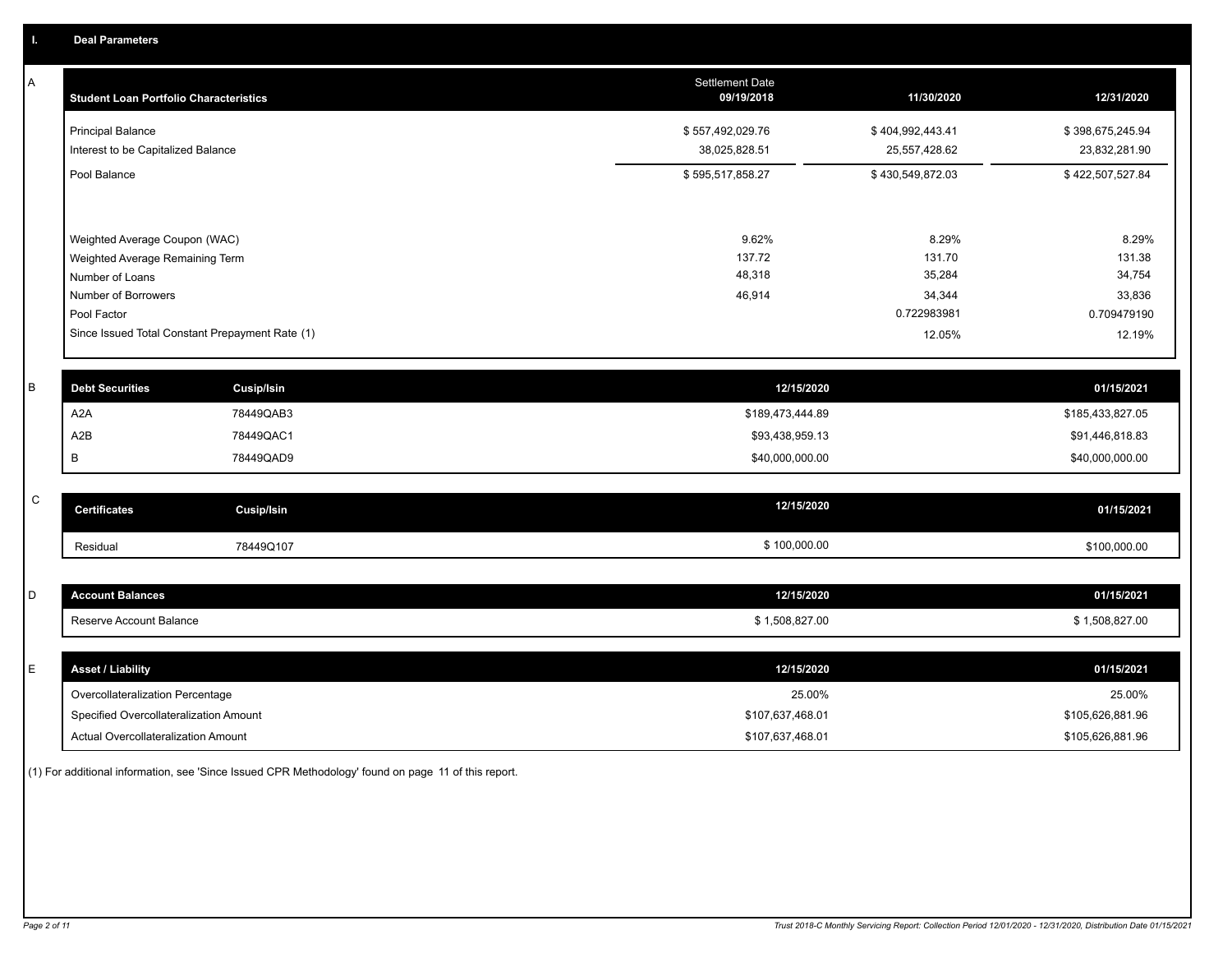# **II. 2018-C Trust Activity 12/01/2020 through 12/31/2020**

| Α  | <b>Student Loan Principal Receipts</b>                           |                 |
|----|------------------------------------------------------------------|-----------------|
|    | <b>Borrower Principal</b>                                        | 8,210,160.19    |
|    | <b>Consolidation Activity Principal</b>                          | 0.00            |
|    | Seller Principal Reimbursement                                   | 0.00            |
|    | Servicer Principal Reimbursement                                 | 0.00            |
|    | Delinquent Principal Purchases by Servicer                       | 0.00            |
|    | <b>Other Principal Deposits</b>                                  | 117,690.20      |
|    | <b>Total Principal Receipts</b>                                  | \$8,327,850.39  |
| В  | <b>Student Loan Interest Receipts</b>                            |                 |
|    | Borrower Interest                                                | 1,921,591.05    |
|    | <b>Consolidation Activity Interest</b>                           | 0.00            |
|    | Seller Interest Reimbursement                                    | 0.00            |
|    | Servicer Interest Reimbursement                                  | 0.00            |
|    | Delinquent Interest Purchases by Servicer                        | 0.00            |
|    | <b>Other Interest Deposits</b>                                   | 2,453.49        |
|    | <b>Total Interest Receipts</b>                                   | \$1,924,044.54  |
| C  | <b>Recoveries on Realized Losses</b>                             | \$40,330.04     |
| D  | <b>Investment Income</b>                                         | \$247.94        |
| Е  | <b>Funds Borrowed from Next Collection Period</b>                | \$0.00          |
| F. | <b>Funds Repaid from Prior Collection Period</b>                 | \$0.00          |
| G  | Loan Sale or Purchase Proceeds                                   | \$0.00          |
| н  | Initial Deposits to Distribution Account                         | \$0.00          |
|    | <b>Excess Transferred from Other Accounts</b>                    | \$0.00          |
| J  | <b>Borrower Benefit Reimbursements</b>                           | \$0.00          |
| Κ  | <b>Other Deposits</b>                                            | \$0.00          |
| L  | <b>Other Fees Collected</b>                                      | \$0.00          |
| М  | <b>AVAILABLE FUNDS</b>                                           | \$10,292,472.91 |
| N  | Non-Cash Principal Activity During Collection Period             | \$2,010,652.92  |
| O  | Aggregate Purchased Amounts by the Depositor, Servicer or Seller | \$120,143.69    |
| P  | Aggregate Loan Substitutions                                     | \$0.00          |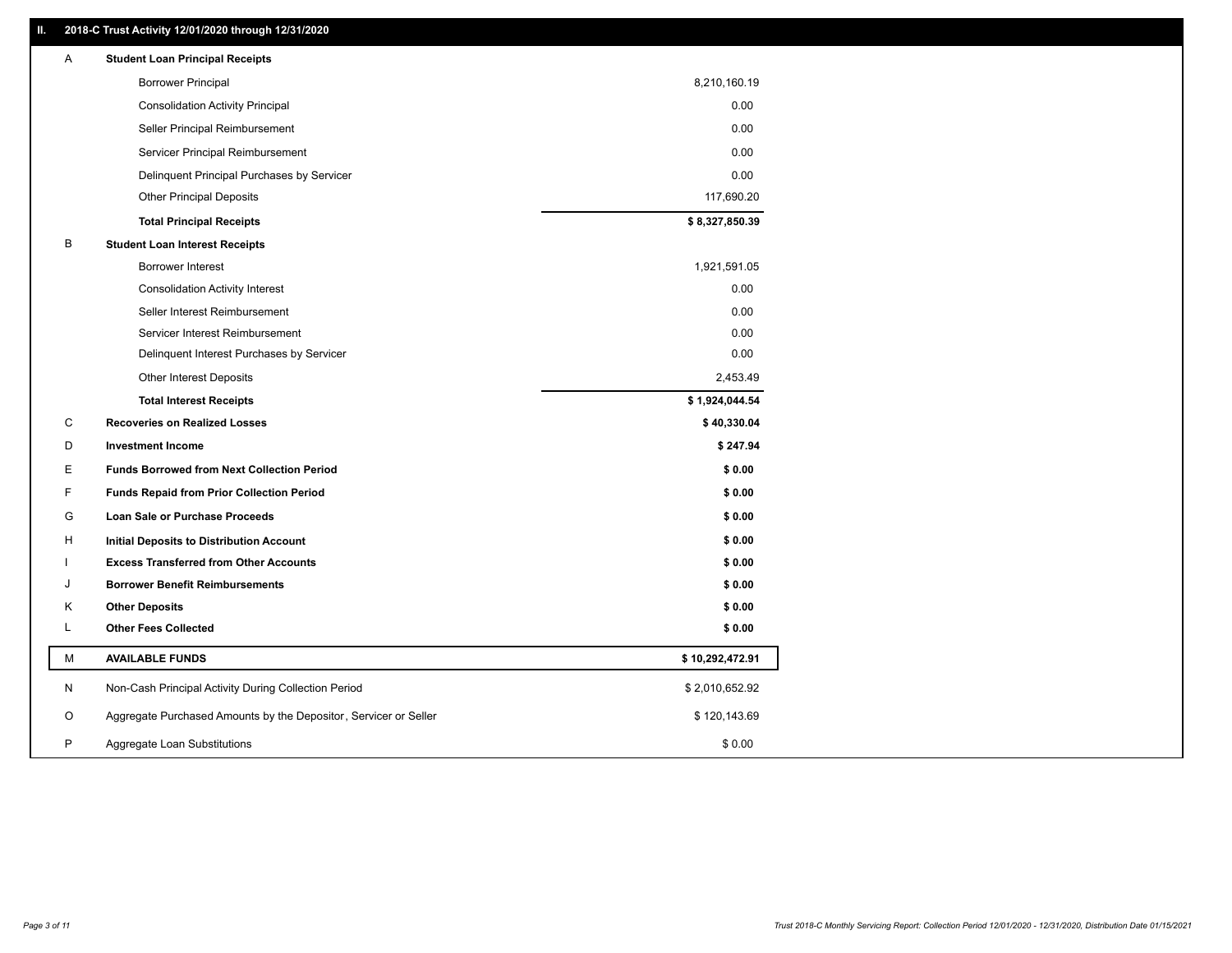|                   |                       |                          |         |                                                           | <b>Loans by Repayment Status</b> |                            |                          |         |                                                           |                |                            |
|-------------------|-----------------------|--------------------------|---------|-----------------------------------------------------------|----------------------------------|----------------------------|--------------------------|---------|-----------------------------------------------------------|----------------|----------------------------|
|                   |                       |                          |         | 12/31/2020                                                |                                  |                            |                          |         | 11/30/2020                                                |                |                            |
|                   |                       | <b>Wtd Avg</b><br>Coupon | # Loans | Principal and<br><b>Interest Accrued</b><br>to Capitalize | % of Principal                   | % of Loans in<br>Repay (1) | <b>Wtd Avg</b><br>Coupon | # Loans | Principal and<br><b>Interest Accrued</b><br>to Capitalize | % of Principal | % of Loans in<br>Repay (1) |
| INTERIM:          | IN SCHOOL             | 9.51%                    | 3,020   | \$46,418,235.70                                           | 10.986%                          | $-$ %                      | 9.52%                    | 3,173   | \$48,315,848.13                                           | 11.222%        | $-$ %                      |
|                   | GRACE                 | 9.44%                    | 480     | \$7,130,118.47                                            | 1.688%                           | $-$ %                      | 9.25%                    | 688     | \$11,052,833.37                                           | 2.567%         | $-$ %                      |
|                   | <b>DEFERMENT</b>      | 8.88%                    | 2,034   | \$26,979,304.60                                           | 6.386%                           | $-$ %                      | 8.87%                    | 2,091   | \$27,346,777.28                                           | 6.352%         | $-$ %                      |
| <b>REPAYMENT:</b> | <b>CURRENT</b>        | 8.01%                    | 27,384  | \$314,023,556.07                                          | 74.324%                          | 91.825%                    | 8.01%                    | 27,582  | \$318,619,685.29                                          | 74.003%        | 92.667%                    |
|                   | 31-60 DAYS DELINQUENT | 8.62%                    | 382     | \$5,793,051.80                                            | 1.371%                           | 1.694%                     | 8.42%                    | 383     | \$4,989,141.60                                            | 1.159%         | 1.451%                     |
|                   | 61-90 DAYS DELINQUENT | 8.31%                    | 182     | \$2,523,735.75                                            | 0.597%                           | 0.738%                     | 8.34%                    | 177     | \$2,476,204.12                                            | 0.575%         | 0.720%                     |
|                   | > 90 DAYS DELINQUENT  | 9.16%                    | 121     | \$1,786,277.54                                            | 0.423%                           | 0.522%                     | 9.31%                    | 133     | \$1,802,671.57                                            | 0.419%         | 0.524%                     |
|                   | FORBEARANCE           | 8.43%                    | 1,151   | \$17,853,247.91                                           | 4.226%                           | 5.221%                     | 8.39%                    | 1,057   | \$15,946,710.67                                           | 3.704%         | 4.638%                     |
| <b>TOTAL</b>      |                       |                          | 34,754  | \$422,507,527.84                                          | 100.00%                          | 100.00%                    |                          | 35,284  | \$430,549,872.03                                          | 100.00%        | 100.00%                    |

Percentages may not total 100% due to rounding \*

1 Loans classified in "Repayment" include any loan for which interim interest only, \$25 fixed payments or full principal and interest payments are due.

|                 |                                                                                                                            |                          |         |                                                                  | <b>Loans by Borrower Status</b> |                                |                          |         |                                                                  |                |                                |
|-----------------|----------------------------------------------------------------------------------------------------------------------------|--------------------------|---------|------------------------------------------------------------------|---------------------------------|--------------------------------|--------------------------|---------|------------------------------------------------------------------|----------------|--------------------------------|
|                 |                                                                                                                            |                          |         | 12/31/2020                                                       |                                 |                                |                          |         | 11/30/2020                                                       |                |                                |
|                 |                                                                                                                            | <b>Wtd Avg</b><br>Coupon | # Loans | <b>Principal and</b><br><b>Interest Accrued</b><br>to Capitalize | % of Principal                  | % of Loans in<br>P&I Repay (2) | <b>Wtd Avg</b><br>Coupon | # Loans | <b>Principal and</b><br><b>Interest Accrued</b><br>to Capitalize | % of Principal | % of Loans in<br>P&I Repay (2) |
| <b>INTERIM:</b> | IN SCHOOL                                                                                                                  | 9.02%                    | 5,925   | \$89,285,660.88                                                  | 21.132%                         | $-$ %                          | 9.02%                    | 6,202   | \$92,292,624.43                                                  | 21.436%        | $-$ %                          |
|                 | <b>GRACE</b>                                                                                                               | 8.92%                    | 871     | \$12,952,354.80                                                  | 3.066%                          | $-$ %                          | 8.78%                    | 1,360   | \$21,364,473.07                                                  | 4.962%         | $-$ %                          |
|                 | <b>DEFERMENT</b>                                                                                                           | 8.53%                    | 3,783   | \$47,840,387.32                                                  | 11.323%                         | $-$ %                          | 8.52%                    | 3,922   | \$49,160,454.19                                                  | 11.418%        | $-$ %                          |
| P&I REPAYMENT:  | <b>CURRENT</b>                                                                                                             | 7.92%                    | 22,390  | \$245,337,344.36                                                 | 58.067%                         | 90.055%                        | 7.91%                    | 22,089  | \$243,130,294.80                                                 | 56.470%        | 90.811%                        |
|                 | 31-60 DAYS DELINQUENT                                                                                                      | 8.60%                    | 349     | \$5,213,778.28                                                   | 1.234%                          | 1.914%                         | 8.35%                    | 359     | \$4,615,847.24                                                   | 1.072%         | 1.724%                         |
|                 | 61-90 DAYS DELINQUENT                                                                                                      | 8.20%                    | 172     | \$2,354,720.60                                                   | 0.557%                          | 0.864%                         | 8.33%                    | 167     | \$2,341,876.08                                                   | 0.544%         | 0.875%                         |
|                 | > 90 DAYS DELINQUENT                                                                                                       | 9.21%                    | 113     | \$1,670,033.69                                                   | 0.395%                          | 0.613%                         | 9.25%                    | 128     | \$1,697,591.55                                                   | 0.394%         | 0.634%                         |
|                 | <b>FORBEARANCE</b>                                                                                                         | 8.43%                    | 1,151   | \$17,853,247.91                                                  | 4.226%                          | 6.553%                         | 8.39%                    | 1,057   | \$15,946,710.67                                                  | 3.704%         | 5.956%                         |
| <b>TOTAL</b>    | Percentages may not total 100% due to rounding                                                                             |                          | 34,754  | \$422,507,527.84                                                 | 100.00%                         | 100.00%                        |                          | 35,284  | \$430,549,872.03                                                 | 100.00%        | 100.00%                        |
| 2               | Loans classified in "P&I Repayment" includes only those loans for which scheduled principal and interest payments are due. |                          |         |                                                                  |                                 |                                |                          |         |                                                                  |                |                                |

To conform with company standard reporting these sections now include Princial and Interest Accrued to Capitalize .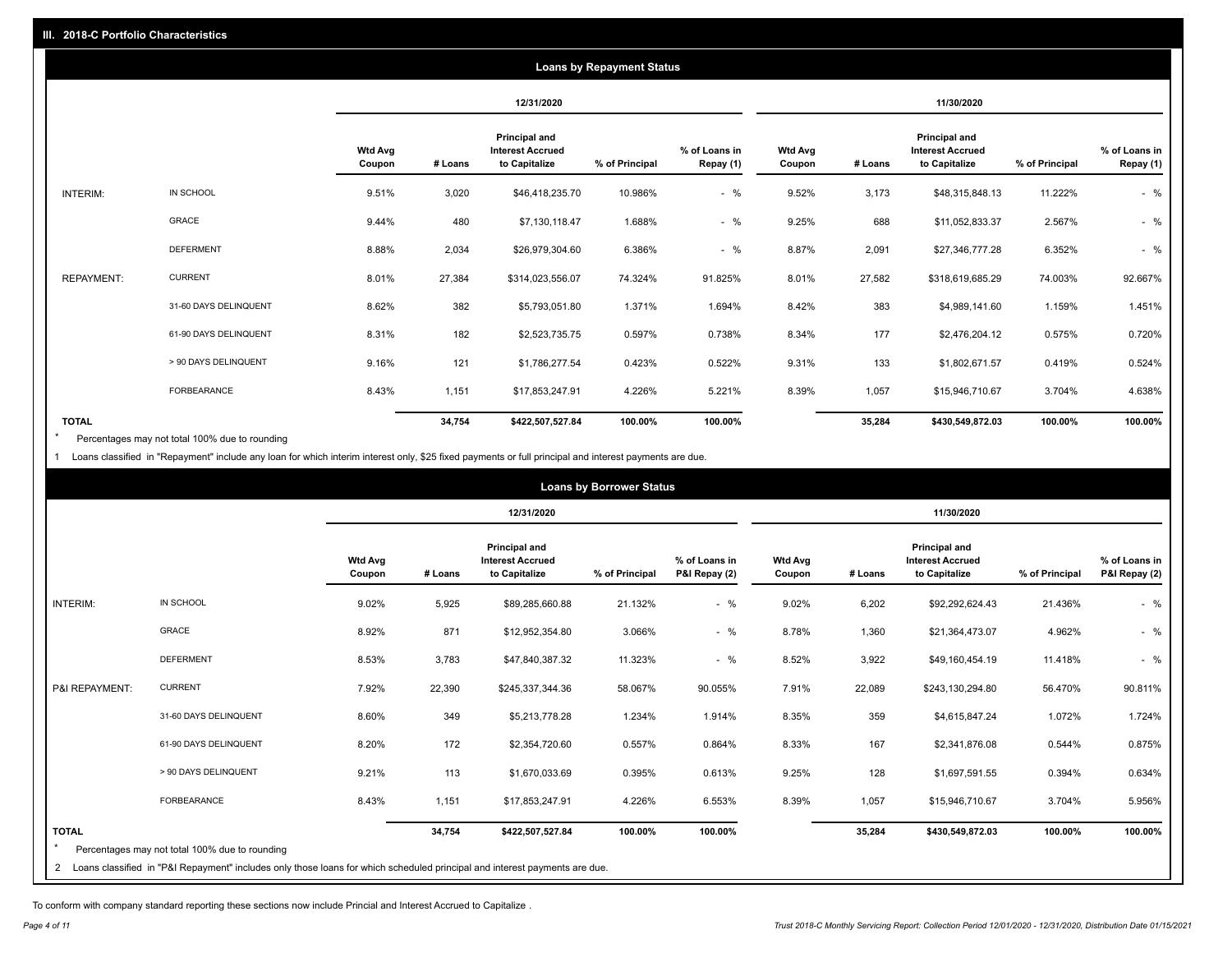| Pool Balance<br>\$422,507,527.84<br>Total # Loans<br>34,754<br>Total # Borrowers<br>33,836<br>8.29%<br>Weighted Average Coupon<br>131.38<br>Weighted Average Remaining Term<br>Percent of Pool - Cosigned<br>93.2%<br>Percent of Pool - Non Cosigned<br>6.8%<br>Borrower Interest Accrued for Period<br>\$2,789,234.66<br>Outstanding Borrower Interest Accrued<br>\$27,093,279.36<br>Gross Principal Realized Loss - Periodic *<br>\$572,963.80<br>Gross Principal Realized Loss - Cumulative *<br>\$10,395,343.09<br>Recoveries on Realized Losses - Periodic<br>\$40,330.04<br>Recoveries on Realized Losses - Cumulative<br>\$1,066,527.70<br>Net Losses - Periodic<br>\$532,633.76<br>Net Losses - Cumulative<br>\$9,328,815.39<br>Non-Cash Principal Activity - Capitalized Interest<br>\$2,584,034.03<br>Since Issued Total Constant Prepayment Rate (CPR) (1)<br>12.19%<br><b>Loan Substitutions</b><br>\$0.00<br><b>Cumulative Loan Substitutions</b><br>\$0.00<br><b>Unpaid Servicing Fees</b><br>\$0.00<br><b>Unpaid Administration Fees</b><br>\$0.00<br><b>Unpaid Carryover Servicing Fees</b><br>\$0.00<br>Note Interest Shortfall<br>\$0.00<br>Loans in Modification<br>\$19,503,759.27<br>% of Loans in Modification as a % of Loans in Repayment (P&I)<br>7.66%<br>% Annualized Gross Principal Realized Loss - Periodic as a %<br>2.70%<br>of Loans in Repayment (P&I) * 12 | 11/30/2020       |
|-----------------------------------------------------------------------------------------------------------------------------------------------------------------------------------------------------------------------------------------------------------------------------------------------------------------------------------------------------------------------------------------------------------------------------------------------------------------------------------------------------------------------------------------------------------------------------------------------------------------------------------------------------------------------------------------------------------------------------------------------------------------------------------------------------------------------------------------------------------------------------------------------------------------------------------------------------------------------------------------------------------------------------------------------------------------------------------------------------------------------------------------------------------------------------------------------------------------------------------------------------------------------------------------------------------------------------------------------------------------------------------------------|------------------|
|                                                                                                                                                                                                                                                                                                                                                                                                                                                                                                                                                                                                                                                                                                                                                                                                                                                                                                                                                                                                                                                                                                                                                                                                                                                                                                                                                                                               | \$430,549,872.03 |
|                                                                                                                                                                                                                                                                                                                                                                                                                                                                                                                                                                                                                                                                                                                                                                                                                                                                                                                                                                                                                                                                                                                                                                                                                                                                                                                                                                                               | 35,284           |
|                                                                                                                                                                                                                                                                                                                                                                                                                                                                                                                                                                                                                                                                                                                                                                                                                                                                                                                                                                                                                                                                                                                                                                                                                                                                                                                                                                                               | 34,344           |
|                                                                                                                                                                                                                                                                                                                                                                                                                                                                                                                                                                                                                                                                                                                                                                                                                                                                                                                                                                                                                                                                                                                                                                                                                                                                                                                                                                                               | 8.29%            |
|                                                                                                                                                                                                                                                                                                                                                                                                                                                                                                                                                                                                                                                                                                                                                                                                                                                                                                                                                                                                                                                                                                                                                                                                                                                                                                                                                                                               | 131.70           |
|                                                                                                                                                                                                                                                                                                                                                                                                                                                                                                                                                                                                                                                                                                                                                                                                                                                                                                                                                                                                                                                                                                                                                                                                                                                                                                                                                                                               | 93.1%            |
|                                                                                                                                                                                                                                                                                                                                                                                                                                                                                                                                                                                                                                                                                                                                                                                                                                                                                                                                                                                                                                                                                                                                                                                                                                                                                                                                                                                               | 6.9%             |
|                                                                                                                                                                                                                                                                                                                                                                                                                                                                                                                                                                                                                                                                                                                                                                                                                                                                                                                                                                                                                                                                                                                                                                                                                                                                                                                                                                                               | \$2,719,339.85   |
|                                                                                                                                                                                                                                                                                                                                                                                                                                                                                                                                                                                                                                                                                                                                                                                                                                                                                                                                                                                                                                                                                                                                                                                                                                                                                                                                                                                               | \$28,854,390.62  |
|                                                                                                                                                                                                                                                                                                                                                                                                                                                                                                                                                                                                                                                                                                                                                                                                                                                                                                                                                                                                                                                                                                                                                                                                                                                                                                                                                                                               | \$456,573.36     |
|                                                                                                                                                                                                                                                                                                                                                                                                                                                                                                                                                                                                                                                                                                                                                                                                                                                                                                                                                                                                                                                                                                                                                                                                                                                                                                                                                                                               | \$9,822,379.29   |
|                                                                                                                                                                                                                                                                                                                                                                                                                                                                                                                                                                                                                                                                                                                                                                                                                                                                                                                                                                                                                                                                                                                                                                                                                                                                                                                                                                                               | \$37,178.77      |
|                                                                                                                                                                                                                                                                                                                                                                                                                                                                                                                                                                                                                                                                                                                                                                                                                                                                                                                                                                                                                                                                                                                                                                                                                                                                                                                                                                                               | \$1,026,197.66   |
|                                                                                                                                                                                                                                                                                                                                                                                                                                                                                                                                                                                                                                                                                                                                                                                                                                                                                                                                                                                                                                                                                                                                                                                                                                                                                                                                                                                               | \$419,394.59     |
|                                                                                                                                                                                                                                                                                                                                                                                                                                                                                                                                                                                                                                                                                                                                                                                                                                                                                                                                                                                                                                                                                                                                                                                                                                                                                                                                                                                               | \$8,796,181.63   |
|                                                                                                                                                                                                                                                                                                                                                                                                                                                                                                                                                                                                                                                                                                                                                                                                                                                                                                                                                                                                                                                                                                                                                                                                                                                                                                                                                                                               | \$5,087,839.72   |
|                                                                                                                                                                                                                                                                                                                                                                                                                                                                                                                                                                                                                                                                                                                                                                                                                                                                                                                                                                                                                                                                                                                                                                                                                                                                                                                                                                                               | 12.05%           |
|                                                                                                                                                                                                                                                                                                                                                                                                                                                                                                                                                                                                                                                                                                                                                                                                                                                                                                                                                                                                                                                                                                                                                                                                                                                                                                                                                                                               | \$0.00           |
|                                                                                                                                                                                                                                                                                                                                                                                                                                                                                                                                                                                                                                                                                                                                                                                                                                                                                                                                                                                                                                                                                                                                                                                                                                                                                                                                                                                               | \$0.00           |
|                                                                                                                                                                                                                                                                                                                                                                                                                                                                                                                                                                                                                                                                                                                                                                                                                                                                                                                                                                                                                                                                                                                                                                                                                                                                                                                                                                                               | \$0.00           |
|                                                                                                                                                                                                                                                                                                                                                                                                                                                                                                                                                                                                                                                                                                                                                                                                                                                                                                                                                                                                                                                                                                                                                                                                                                                                                                                                                                                               | \$0.00           |
|                                                                                                                                                                                                                                                                                                                                                                                                                                                                                                                                                                                                                                                                                                                                                                                                                                                                                                                                                                                                                                                                                                                                                                                                                                                                                                                                                                                               | \$0.00           |
|                                                                                                                                                                                                                                                                                                                                                                                                                                                                                                                                                                                                                                                                                                                                                                                                                                                                                                                                                                                                                                                                                                                                                                                                                                                                                                                                                                                               | \$0.00           |
|                                                                                                                                                                                                                                                                                                                                                                                                                                                                                                                                                                                                                                                                                                                                                                                                                                                                                                                                                                                                                                                                                                                                                                                                                                                                                                                                                                                               | \$19,390,386.67  |
|                                                                                                                                                                                                                                                                                                                                                                                                                                                                                                                                                                                                                                                                                                                                                                                                                                                                                                                                                                                                                                                                                                                                                                                                                                                                                                                                                                                               | 7.70%            |
|                                                                                                                                                                                                                                                                                                                                                                                                                                                                                                                                                                                                                                                                                                                                                                                                                                                                                                                                                                                                                                                                                                                                                                                                                                                                                                                                                                                               |                  |
|                                                                                                                                                                                                                                                                                                                                                                                                                                                                                                                                                                                                                                                                                                                                                                                                                                                                                                                                                                                                                                                                                                                                                                                                                                                                                                                                                                                               | 2.18%            |
| % Gross Principal Realized Loss - Cumulative as a % of<br>Original Pool Balance<br>1.75%                                                                                                                                                                                                                                                                                                                                                                                                                                                                                                                                                                                                                                                                                                                                                                                                                                                                                                                                                                                                                                                                                                                                                                                                                                                                                                      | 1.65%            |

\* In accordance with the Servicer's current policies and procedures, after September 1, 2017 loans subject to bankruptcy claims generally will not be reported as a charged- off unless and until they are delinquent for 120

(1) For additional information, see 'Since Issued CPR Methodology' found on page 11 of this report.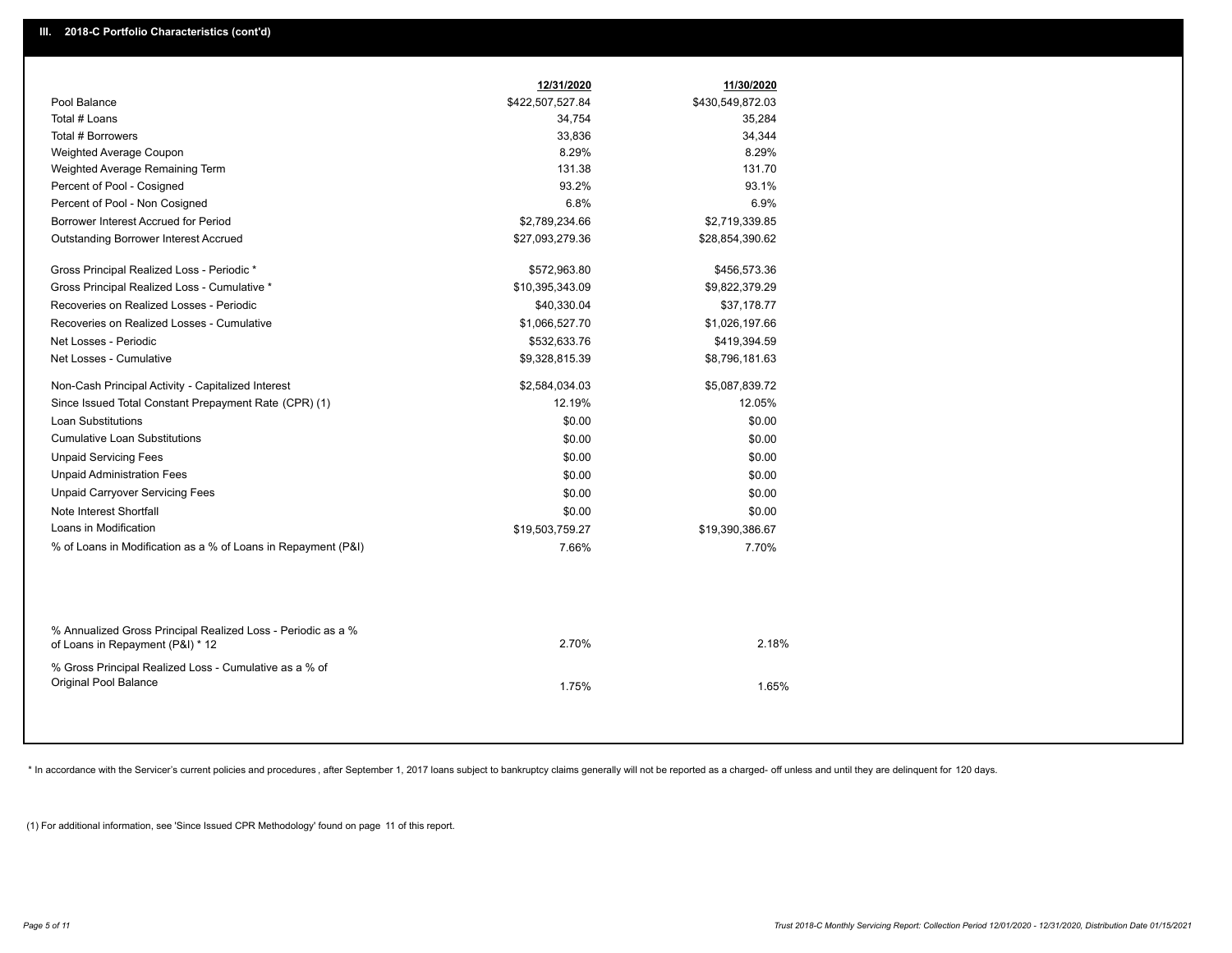#### **Loan Program**  A

|                                    | Weighted<br><b>Average Coupon</b> | # LOANS | <b>\$ AMOUNT</b> | $%$ *     |
|------------------------------------|-----------------------------------|---------|------------------|-----------|
| - Smart Option Interest-Only Loans | 7.17%                             | 8,171   | \$73,447,071.04  | 17.384%   |
| - Smart Option Fixed Pay Loans     | 8.30%                             | 8,642   | \$127,135,211.02 | 30.091%   |
| - Smart Option Deferred Loans      | 8.65%                             | 17.941  | \$221,925,245.78 | 52.526%   |
| - Other Loan Programs              | $0.00\%$                          | 0       | \$0.00           | $0.000\%$ |
| <b>Total</b>                       | 8.29%                             | 34,754  | \$422,507,527.84 | 100.000%  |

\* Percentages may not total 100% due to rounding

B

C

**Index Type**

|                       | Weighted<br><b>Average Coupon</b> | # LOANS | <b>\$ AMOUNT</b> | % *       |
|-----------------------|-----------------------------------|---------|------------------|-----------|
| - Fixed Rate Loans    | 9.16%                             | 11.160  | \$145,069,894.38 | 34.335%   |
| - LIBOR Indexed Loans | 7.84%                             | 23,594  | \$277,437,633.46 | 65.665%   |
| - Other Index Rates   | $0.00\%$                          | 0       | \$0.00           | $0.000\%$ |
| <b>Total</b>          | 8.29%                             | 34,754  | \$422,507,527.84 | 100.000%  |

\* Percentages may not total 100% due to rounding

# **Weighted Average Recent FICO**

| $0 - 639$            | 2,185  | \$25,304,176.51  | 5.989%   |
|----------------------|--------|------------------|----------|
| 640 - 669            | 2,084  | \$24,330,346.31  | 5.759%   |
| 670 - 699            | 3,583  | \$44,606,618.32  | 10.558%  |
| 700 - 739            | 7,454  | \$93,345,746.09  | 22.093%  |
| $740 +$              | 19,447 | \$234,917,213.93 | 55.601%  |
| $N/A$ <sub>(1)</sub> |        | \$3,426.68       | 0.001%   |
| <b>Total</b>         | 34,754 | \$422,507,527.84 | 100.000% |
|                      |        |                  |          |

To conform with company standard reporting these sections now include Princial and Interest Accrued to Capitalize .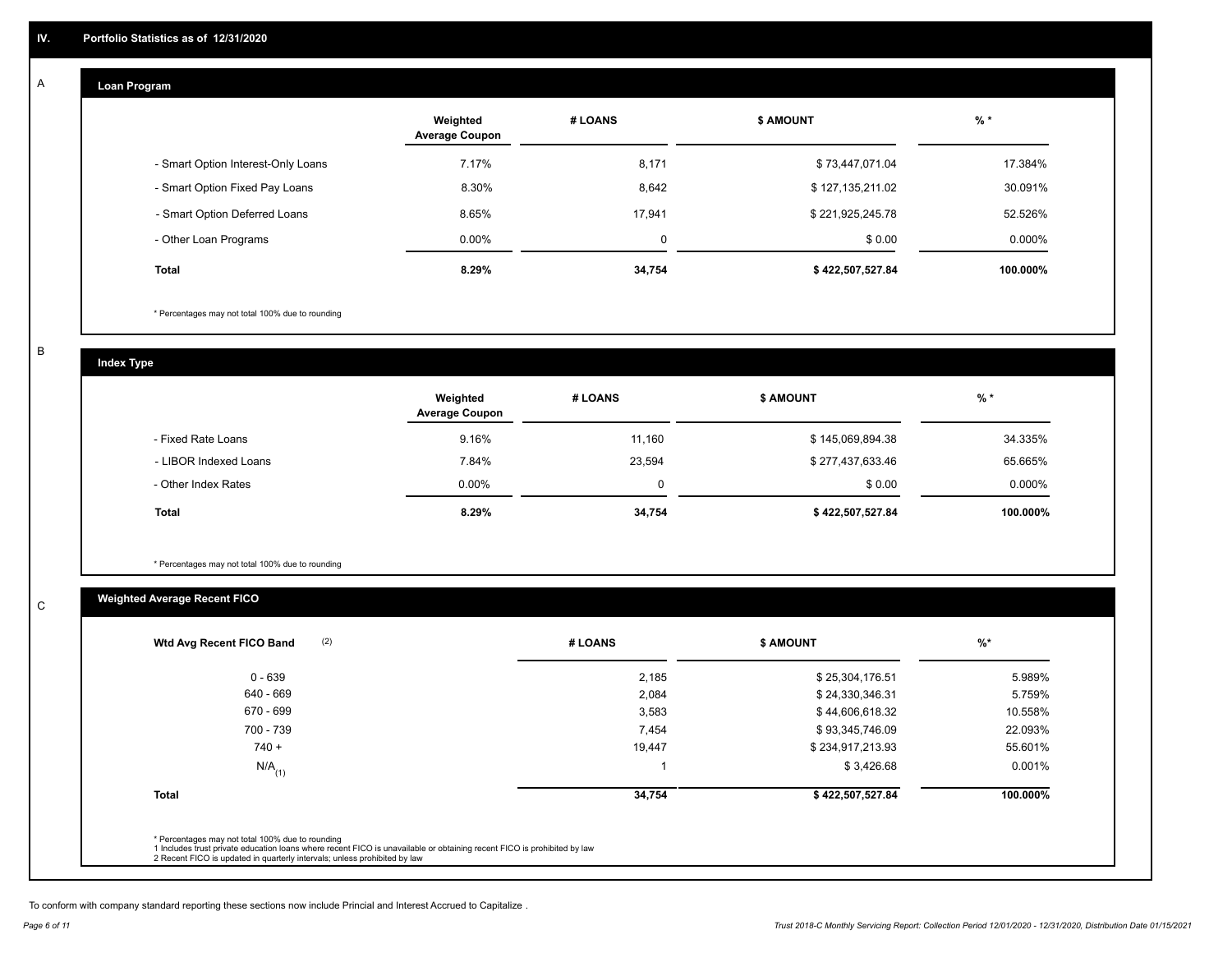| V. | 2018-C Reserve Account and Principal Distribution Calculations                       |                  |  |
|----|--------------------------------------------------------------------------------------|------------------|--|
| Α. | <b>Reserve Account</b>                                                               |                  |  |
|    | Specified Reserve Account Balance                                                    | \$1,508,827.00   |  |
|    | Actual Reserve Account Balance                                                       | \$1,508,827.00   |  |
| В. | <b>Principal Distribution Amount</b>                                                 |                  |  |
|    | Class A Notes Outstanding<br>i.                                                      | \$282,912,404.02 |  |
|    | ii.<br>Pool Balance                                                                  | \$422,507,527.84 |  |
|    | First Priority Principal Distribution Amount (i - ii)<br>iii.                        | \$0.00           |  |
|    | Class A and B Notes Outstanding<br>iv.                                               | \$322,912,404.02 |  |
|    | First Priority Principal Distribution Amount<br>ν.                                   | \$0.00           |  |
|    | Pool Balance<br>vi.                                                                  | \$422,507,527.84 |  |
|    | Specified Overcollateralization Amount<br>Vii.                                       | \$105,626,881.96 |  |
|    | Regular Principal Distribution Amount (if (iv > 0, (iv - v) - (vi - vii))<br>viii.   | \$6,031,758.14   |  |
|    | Pool Balance<br>ix.                                                                  | \$422,507,527.84 |  |
|    | 10% of Initial Pool Balance<br>х.                                                    | \$59,551,785.83  |  |
|    | First Priority Principal Distribution Amount<br>xi.                                  | \$0.00           |  |
|    | Regular Principal Distribution Amount<br>xii.                                        | \$6,031,758.14   |  |
|    | Available Funds (after payment of waterfall items A through I)<br>xiii.              | \$3,202,786.74   |  |
|    | xiv. Additional Principal Distribution Amount (if(vi <= x,min(xiii, vi - xi - xii))) | \$0.00           |  |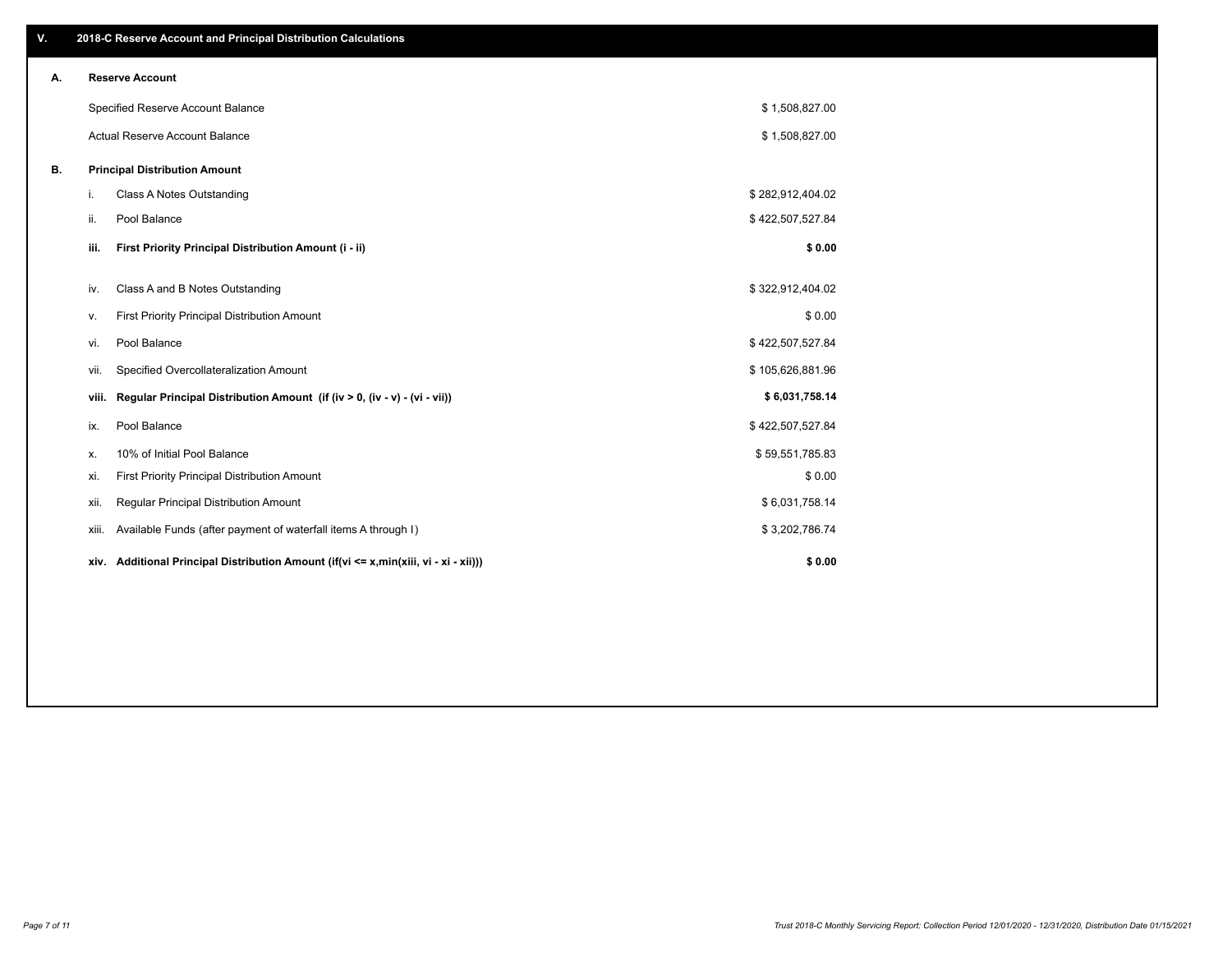|   |                                                         | Paid           | <b>Funds Balance</b> |
|---|---------------------------------------------------------|----------------|----------------------|
|   | <b>Total Available Funds</b>                            |                | \$10,292,472.91      |
| A | <b>Trustee Fees</b>                                     | \$0.00         | \$10,292,472.91      |
| B | <b>Servicing Fees</b>                                   | \$269,994.96   | \$10,022,477.95      |
| C | i. Administration Fees                                  | \$8,333.00     | \$10,014,144.95      |
|   | ii. Unreimbursed Administrator Advances plus any Unpaid | \$0.00         | \$10,014,144.95      |
| D | Class A Noteholders Interest Distribution Amount        | \$646,266.74   | \$9,367,878.21       |
| E | First Priority Principal Payment                        | \$0.00         | \$9,367,878.21       |
| F | <b>Class B Noteholders Interest Distribution Amount</b> | \$133,333.33   | \$9,234,544.88       |
| G | Reinstatement Reserve Account                           | \$0.00         | \$9,234,544.88       |
| H | Regular Principal Distribution                          | \$6,031,758.14 | \$3,202,786.74       |
|   | <b>Carryover Servicing Fees</b>                         | \$0.00         | \$3,202,786.74       |
| J | Additional Principal Distribution Amount                | \$0.00         | \$3,202,786.74       |
| K | Unpaid Expenses of Trustee                              | \$0.00         | \$3,202,786.74       |
| L | Unpaid Expenses of Administrator                        | \$0.00         | \$3,202,786.74       |
| м | Remaining Funds to the Residual Certificateholders      | \$3,202,786.74 | \$0.00               |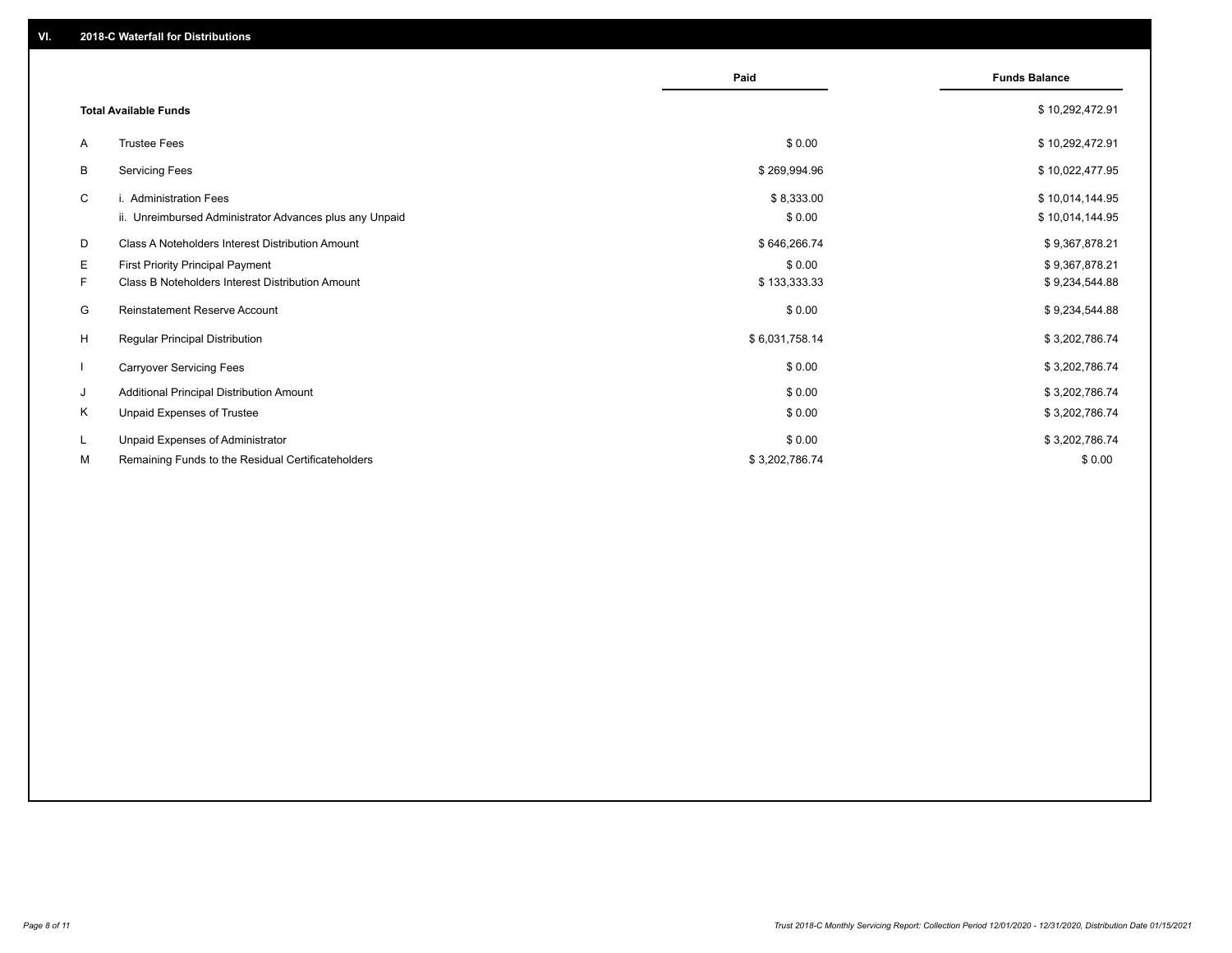| A <sub>2</sub> A        | A <sub>2</sub> B        | В                       |
|-------------------------|-------------------------|-------------------------|
| 78449QAB3               | 78449QAC1               | 78449QAD9               |
| \$189,473,444.89        | \$93,438,959.13         | \$40,000,000.00         |
| <b>FIXED</b>            | <b>LIBOR</b>            | <b>FIXED</b>            |
| 3.63%                   | 0.75%                   | 4.00%                   |
| 1 NEW YORK BUSINESS DAY | 1 NEW YORK BUSINESS DAY | 1 NEW YORK BUSINESS DAY |
| 12/15/2020              | 12/15/2020              | 12/15/2020              |
| 1/15/2021               | 1/15/2021               | 1/15/2021               |
| 0.08333333              | 0.08611111              | 0.08333333              |
| 3.63000%                | 0.90863%                | 4.00000%                |
| 0.003025000             | 0.000782431             | 0.003333333             |
| \$573,157.17            | \$73,109.57             | \$133,333.33            |
| $\frac{1}{2}$           | $\mathsf{\$}$ -         | $\mathsf{\$}$ -         |
| \$573,157.17            | \$73,109.57             | \$133,333.33            |
| \$573,157.17            | \$73,109.57             | \$133,333.33            |
| $\mathsf{\$}$ -         | \$-                     | $\mathcal{S}$ -         |
| \$4,039,617.84          | \$1,992,140.30          | $\mathcal{S}$ -         |
| \$185,433,827.05        | \$91,446,818.83         | \$40,000,000.00         |
| 0.018445744             | 0.018445744             | 0.000000000             |
| 0.846729804             | 0.846729804             | 1.000000000             |
|                         |                         |                         |

\* Pay rates for Current Distribution. For the interest rates applicable to the next distribution date, please see https://www.salliemae.com/about/investors/data/SMBabrate.txt.

**VII. 2018-C Distributions**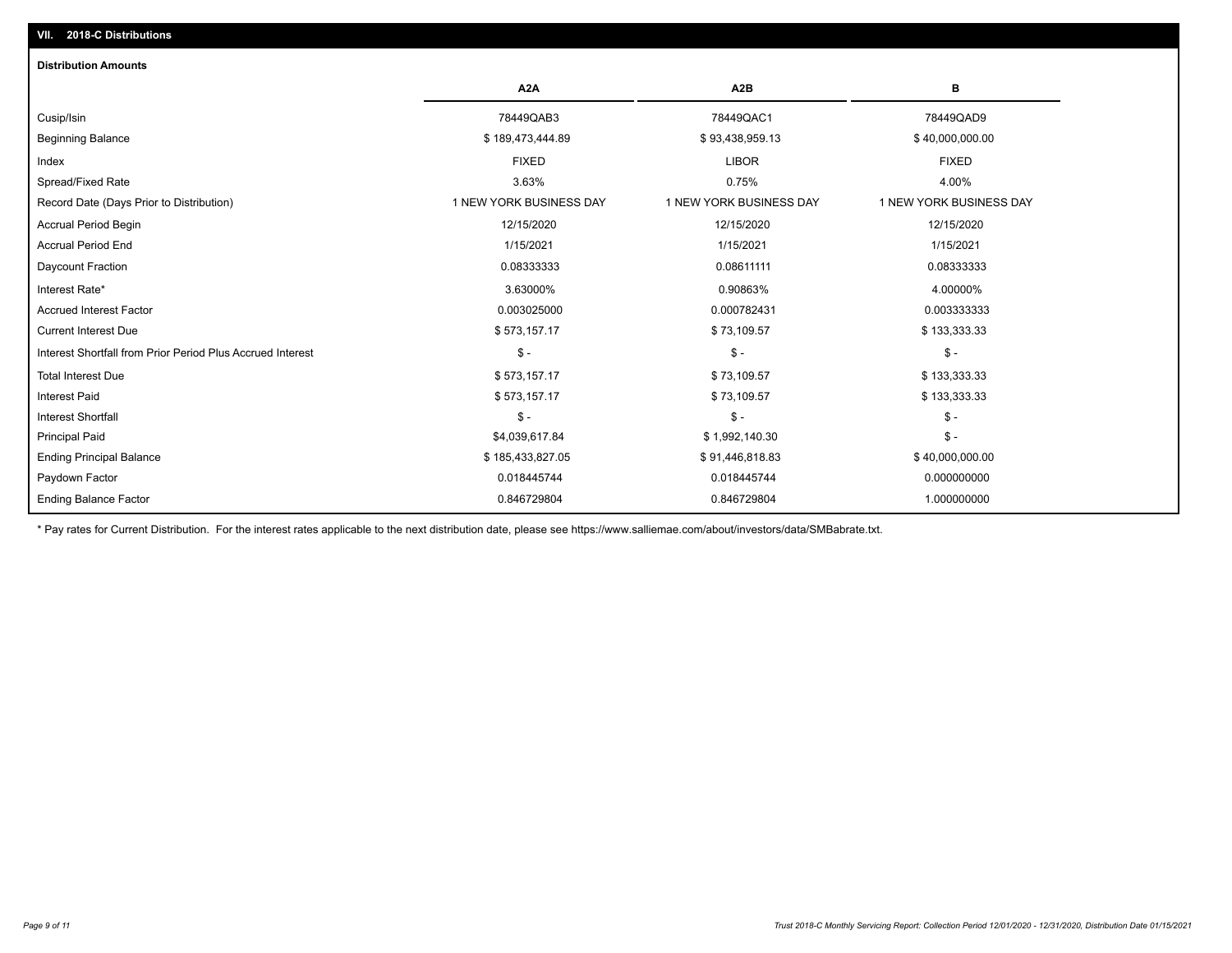## **Since Issued Total CPR**

$$
\text{total CPR} = 1 - \left(\frac{APB}{PPB}\right)^{\left(\frac{12}{MSC}\right)}
$$

APB = Actual period-end Pool Balance PPB = Projected period-end Pool Balance assuming no prepayments and no defaults Pool Balance = Sum(Principal Balance + Interest Accrued to Capitalize Balance) MSC = Months Since Cut-Off

### **Since-Issued Total Constant Prepayment Rate (CPR)**

Since-Issued Total CPR measures prepayments, both voluntary and involuntary, for a trust student loan pool over the life of a transaction. For each trust distribution, the actual month-end pool balance is compared against a month-end pool balance originally projected at issuance assuming no prepayments and defaults. For purposes of Since- Issued Total CPR calculations, projected period end pool balance assumes in-school status loans have up to a six month grace period before moving to repayment, grace status loans remain in grace status until their status end date and then to move to full principal and interest repayment, loans subject to interim interest or fixed payments during their in-school and grace period continue paying interim interest or fixed payments until full principal and interest repayment begins, all other trust loans are in full principal and interest repayment status, and that no trust loan in full principal and interest repayment moves from full principal and interest repayment status to any other status.